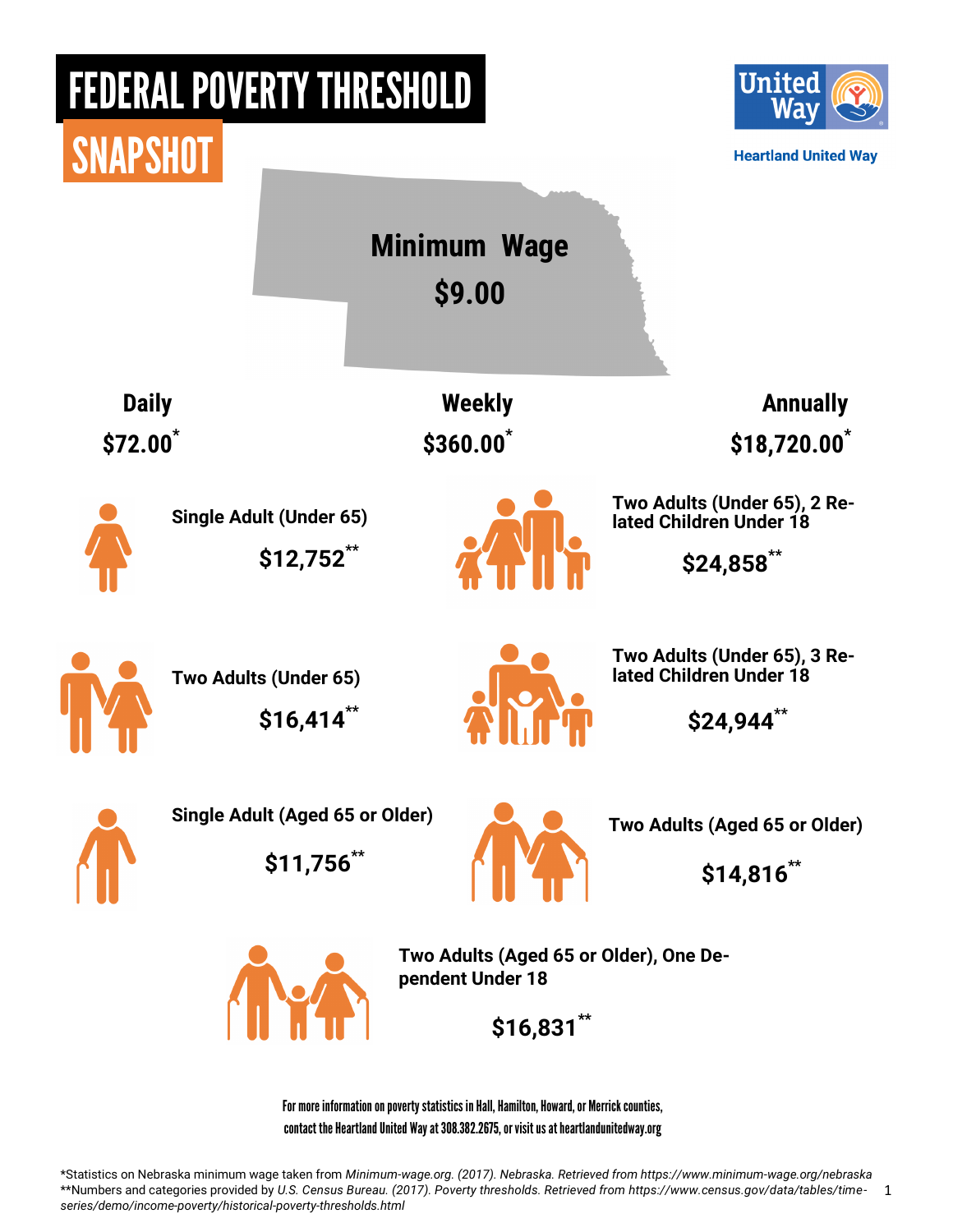## NEBRASKA CHILDHOOD POVERTY

## **SNAPSHOT**

#### **Births to females ages 10-17\***



**Low birthweights\***



**1,874** births

#### **Children without health insurance\***



**26,551** children

#### **Children enrolled in Medicaid and CHIP\***



**161,530** children

### **Child food insecurity\***



**86,125 (18.3%)** of all children in 2014

#### **SNAP participation among children\***



**88,525 (18.5%)** of all children

#### **Children eligible for free and reduced meals\***



**146,012 (42.1%)** of all schoolenrolled children for 2014/15 academic year

**3– and 4-year-olds enrolled in schools**



**23,699 (44.4%)** of all 3-4 year olds

**Child maltreatment\***



**3,725** children **7.9** per **1,000** youth

#### **State wards\***



#### **Children in out-of-home care\***



#### **Youth arrests ages 17 & under\***



For more information on poverty statistics in Hall, Hamilton, Howard, or Merrick counties, contact the Heartland United Way at 308.382.2675, or visit us at heartlandunitedway.org



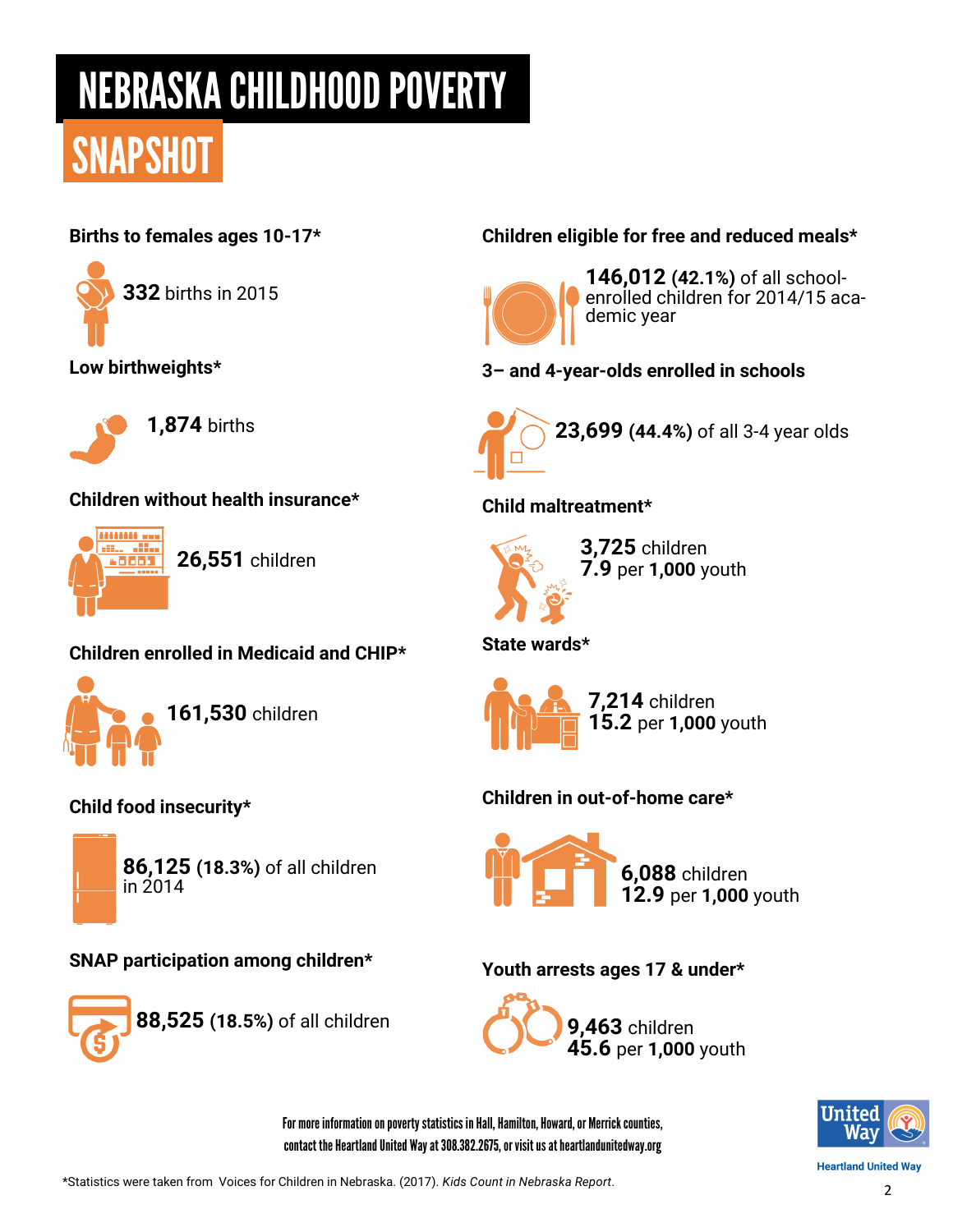# HUW COUNTY CHILDHOOD POVERTY

# **SNAPSHOT**

Heartland United Way county children face these realities:

#### **Births to females ages 10-17\***



**Low birthweights\***



**90** births in 2016

#### **Children without health insurance\***



**1,673** children in 2015

#### **Children enrolled in Medicaid and CHIP\***



**Child food insecurity\***



**4,140** of all children in 2015

#### **SNAP participation among children\***



**Children eligible for free and reduced meals\***



**8,489** of all school-enrolled children for 2015/16 academic year

**3– and 4-year-olds enrolled in schools**



**1,182** of all 3-4 year olds between 2011-2015

#### **Child maltreatment\***



**127** children **5** per **1,000** youth in 2016

#### **State wards\***



**302** children **12** per **1,000** youth in 2016

#### **Children in out-of-home care\***



#### **Youth arrests ages 17 & under\***





**Heartland United Way** 

For more information on poverty statistics in Hall, Hamilton, Howard, or Merrick counties, contact the Heartland United Way at 308.382.2675, or visit us at heartlandunitedway.org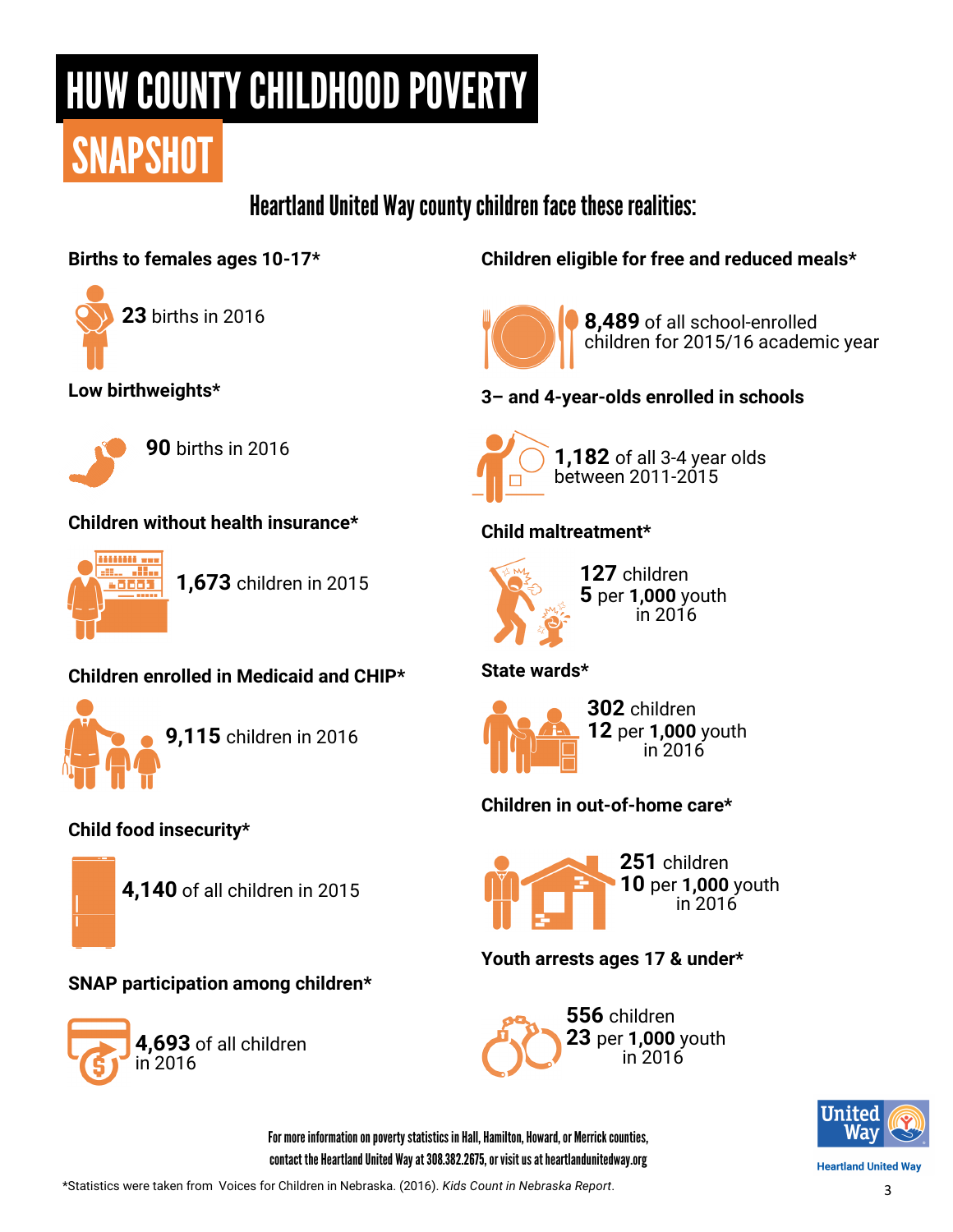HALL COUNTY



**Heartland United Way** 



HOW MUCH IS ENOUGH IN HALL COUNTY\*

*\*Statistics for Hall County taken from University of Washington. (2010). Self-Sufficiency Standard Tables [Excel]. Nebraska. Retrieved from http:// selfsufficiencystandard.org/nebraska*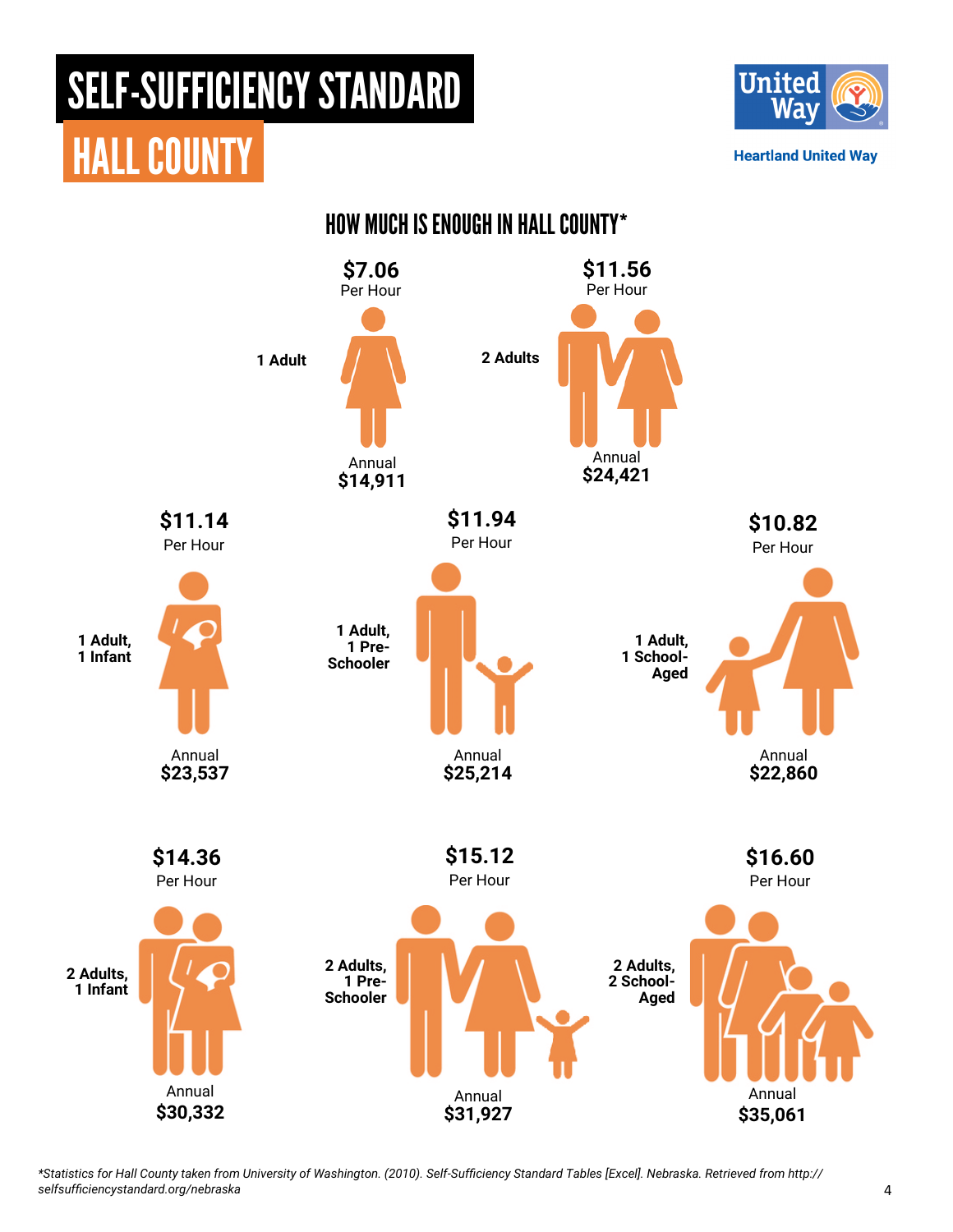# FEDERAL POVERTY THRESHOLD HALL COUNTY



**Heartland United Way** 

### POVERTY IN HALL COUNTY FOR FAMILIES, CHILDREN, AND ELDERLY

|                     | <b>Population Total</b> <sup>1</sup> | People In Poverty <sup>1</sup> | Percentage In Poverty <sup>1</sup> |
|---------------------|--------------------------------------|--------------------------------|------------------------------------|
| Children 17 & Under | 16,214                               | 3,572                          | 21.8%                              |
| 18 to 64 year-olds  | 35,673                               | 4.508                          | 12.6%                              |
| 65 years and older  | 8.098                                | 895                            | 10.6%                              |

### GENERAL POPULATION FAMILIES



There are **61,105** people in Hall County<sup>2</sup>.

- **12.6%** of all 18 to 64 year olds live below the poverty line<sup>3</sup>
- **51.7%** of those actively employed live in poverty<sup>4</sup>
- **368** married-couples live below the poverty  $level<sup>3</sup>$



Over **15,084**<sup>3</sup> families live in Hall County.

- **1,840** families live below the poverty level<sup>3</sup>
- **1,014** of those have 1 or 2 children $3$
- **445** families with 3 to 4 kids live below the poverty level<sup>3</sup>

Of 3,694 householders 65+, **9.5% receive SSI benefits** and are **still** 

**below the poverty level**<sup>3</sup>

### **ELDERLY**



**6.1%** of the 2,720 elderly (65+) householders **live below the poverty line**<sup>3</sup>



**40.2%** of all grandparents living in Hall County are **responsible for grandchildren**  under 18 years of age<sup>5</sup>

- 
- <sup>1</sup>U.S. Census Bureau. (2016). POVERTY STATUS IN THE PAST 12 MONTHS. 2012-2016 American Community Survey 5-Year Estimates.<br><sup>2</sup>U.S. Census Bureau. (2016). AGE AND SEX. 2012-2016 American Community Survey 5-Year Estimates.<br><sup></sup>
-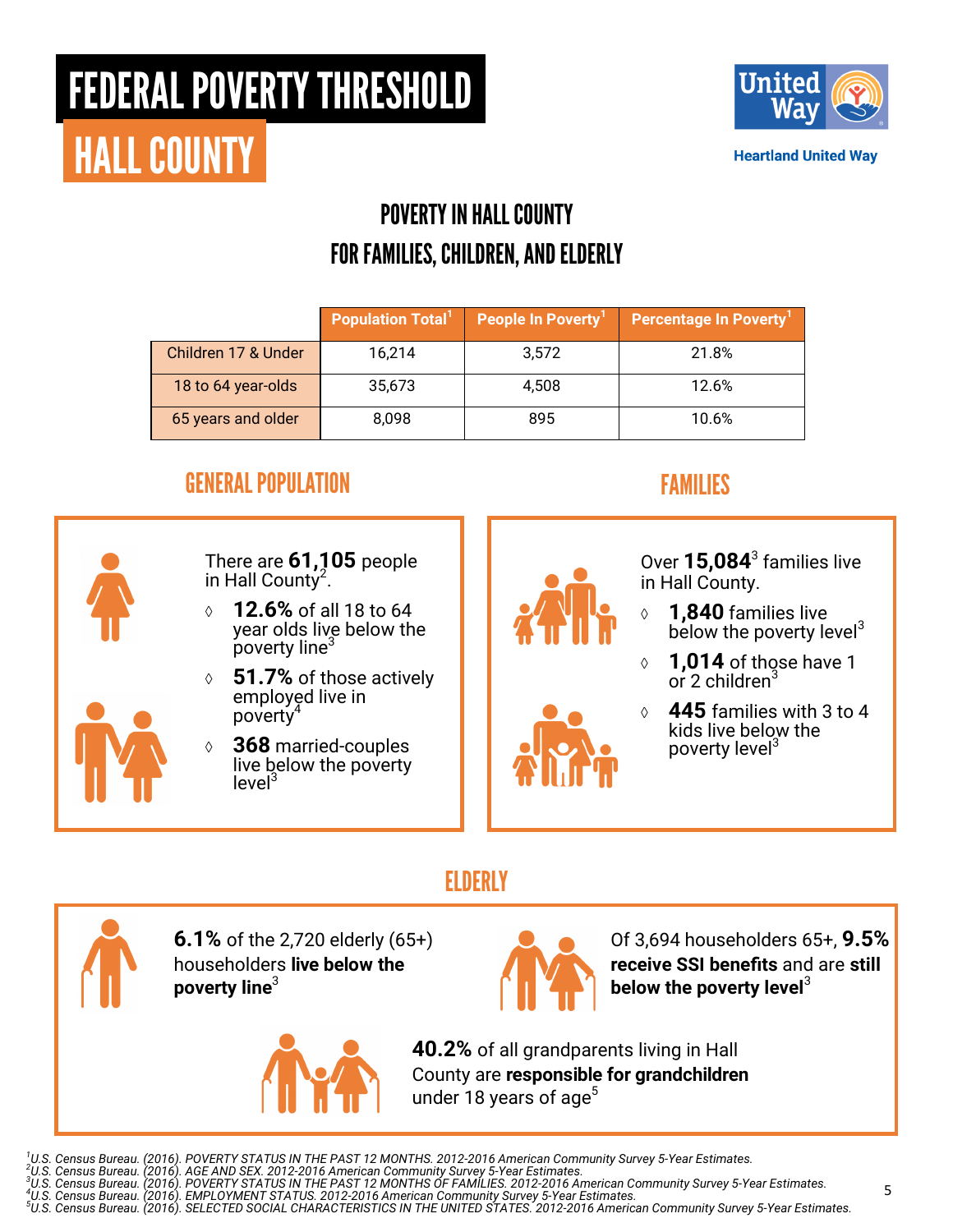# HALL COUNTY CHILDHOOD POVERTY

# **SNAPSHOT**

#### **Births to females ages 10-17\***



#### **Low birthweights\***



**74** births **7.6%** of all births

#### **Children without health insurance\***



**1,288** children **7.6%** of all county youth

#### **Children enrolled in Medicaid and CHIP\***



**7,687** children **45.3%** of all county youth

### **Child food insecurity\***



**3,140 (19.1%)** of all children in 2015

### **SNAP participation among children\***



**4,042 (23.8%)** of all children

#### **Children eligible for free and reduced meals\***



**7,092 (59.1%)** of all schoolenrolled children for 2015/16 academic year

**3– and 4-year-olds enrolled in schools**



**909 (49.9%)** of all 3-4 year olds

**Child maltreatment\***



**106** children **6.3** per **1,000** youth

#### **State wards\***



#### **Children in out-of-home care\***



#### **Youth arrests ages 17 & under\***



For more information on poverty statistics in Hall, Hamilton, Howard, or Merrick counties, contact the Heartland United Way at 308.382.2675, or visit us at heartlandunitedway.org



**Heartland United Way**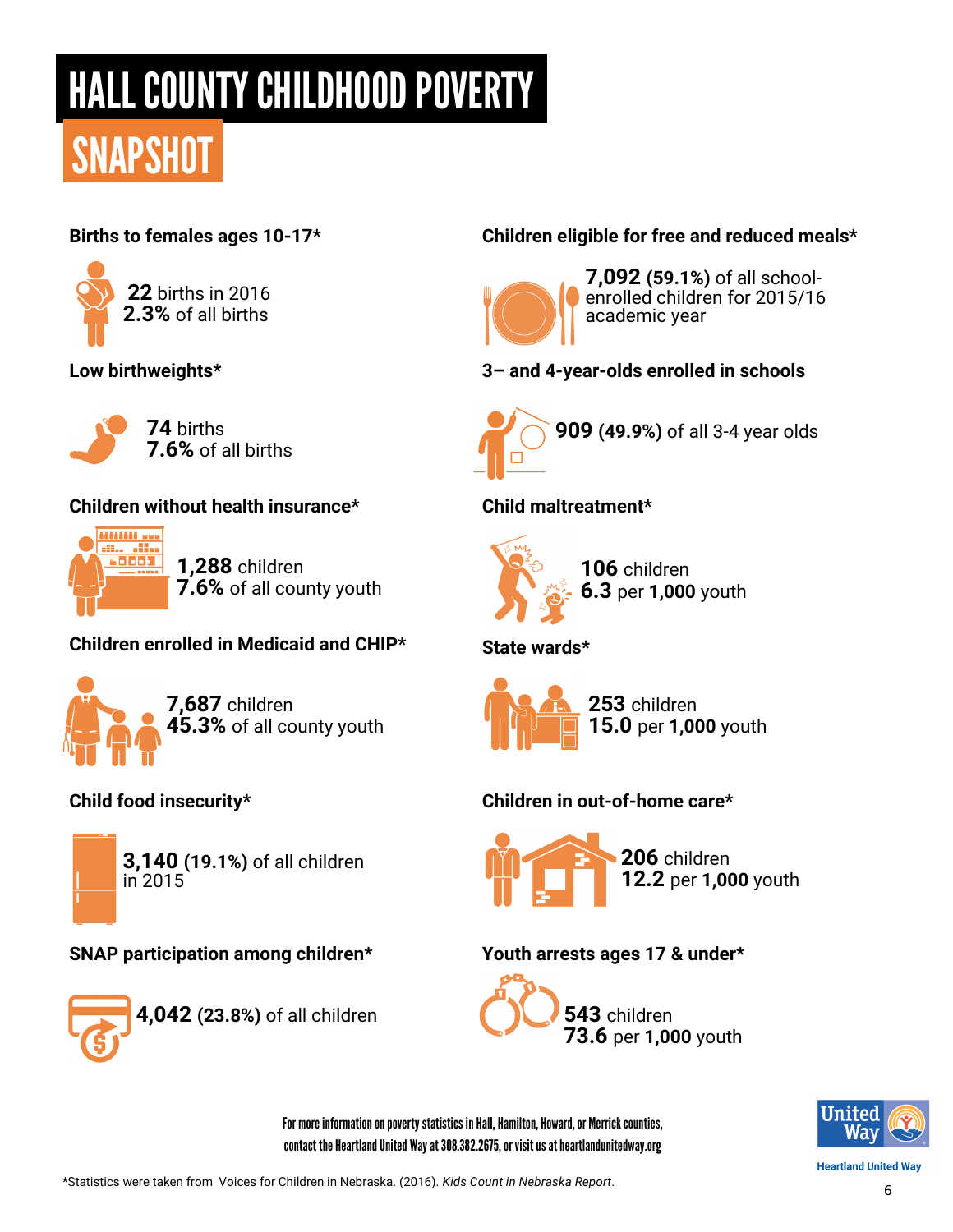

**Heartland United Way** 



*\*Statistics for Hamilton County taken from University of Washington. (2010). Self-Sufficiency Standard Tables [Excel]. Nebraska. Retrieved from http:// selfsufficiencystandard.org/nebraska*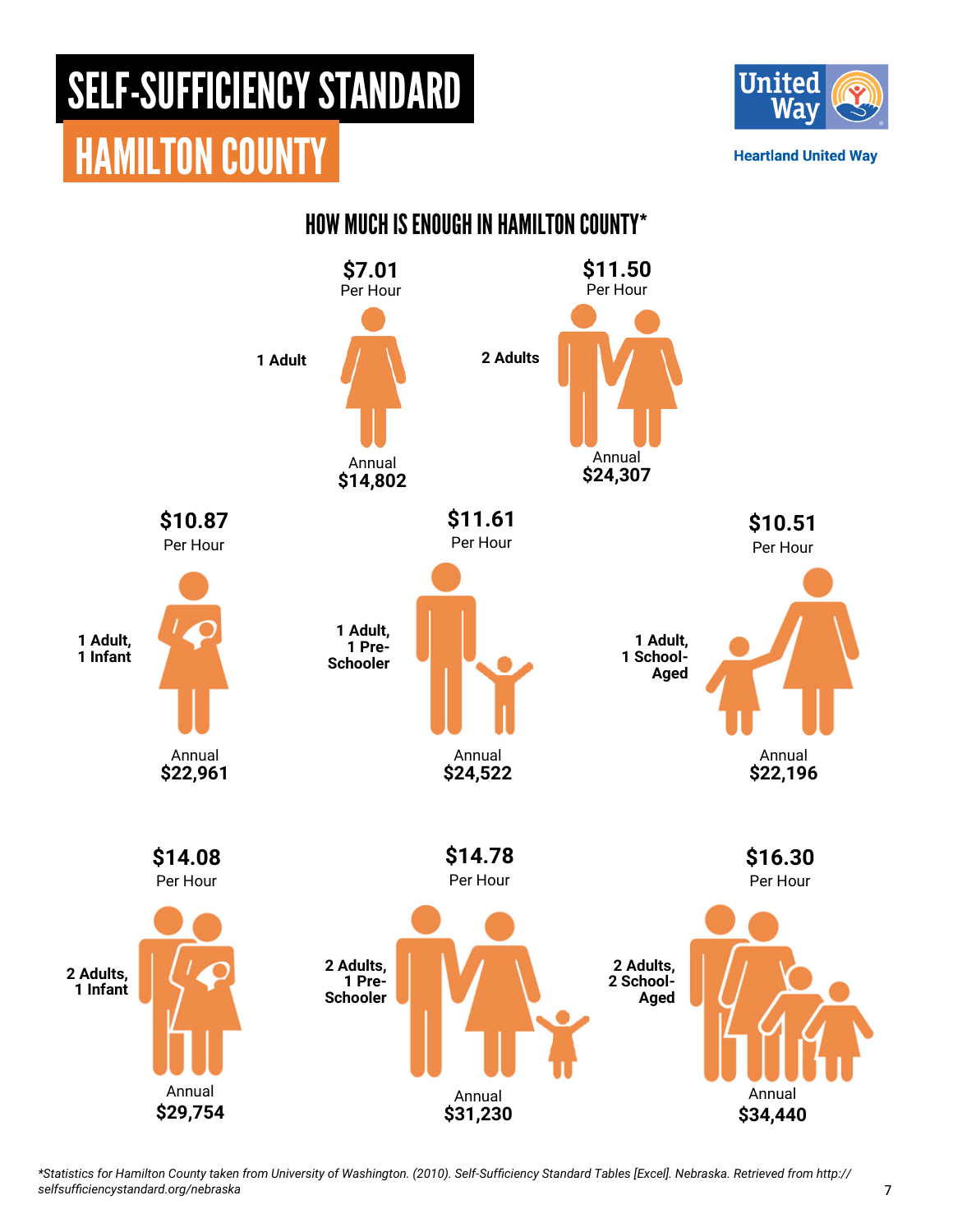### FEDERAL POVERTY THRESHOLD HAMILTON COUNTY



### POVERTY IN HAMILTON COUNTY FOR FAMILIES, CHILDREN, AND ELDERLY

|                     | <b>Population Total</b> <sup>1</sup> | People In Poverty <sup>1</sup> | Percentage In Poverty <sup>1</sup> |
|---------------------|--------------------------------------|--------------------------------|------------------------------------|
| Children 17 & Under | 2.186                                | 315                            | 14.4%                              |
| 18 to 64 year-olds  | 5.206                                | 414                            | 8.0%                               |
| 65 years and older  | 1.547                                | 75                             | 4.8%                               |

### GENERAL POPULATION FAMILIES



There are **9,118** people in Hamilton County<sup>2'</sup>.

- **8.0%** of all 18 to 64 year olds live below the  $p$  poverty line<sup>3</sup>
- **60.8%** of those actively employed live in poverty
- **82** married-couples live below the poverty level<sup>3</sup>



Over **2,646**<sup>3</sup> families live in Hamilton County.

- **201** families live below the poverty level<sup>3</sup>
- **142** of those have 1 or 2 children $3$
- **40** families with 3 to 4 kids live below the poverty level<sup>3</sup>

### **ELDERLY**



**2.2%** of the 579 elderly (65+) householders are living alone **live below the poverty line**<sup>3</sup>





**2.2%** of 762 householders 65+ **receive SSI benefits** and are **still below the poverty level**<sup>3</sup>

**78.6%** of all grandparents living in Hamilton County are **responsible for grandchildren**  under 18 years of age $<sup>5</sup>$ </sup>

<sup>1</sup>U.S. Census Bureau. (2016). POVERTY STATUS IN THE PAST 12 MONTHS. 2012-2016 American Community Survey 5-Year Estimates.<br><sup>2</sup>U.S. Census Bureau. (2016). AGE AND SEX. 2012-2016 American Community Survey 5-Year Estimates.<br><sup></sup>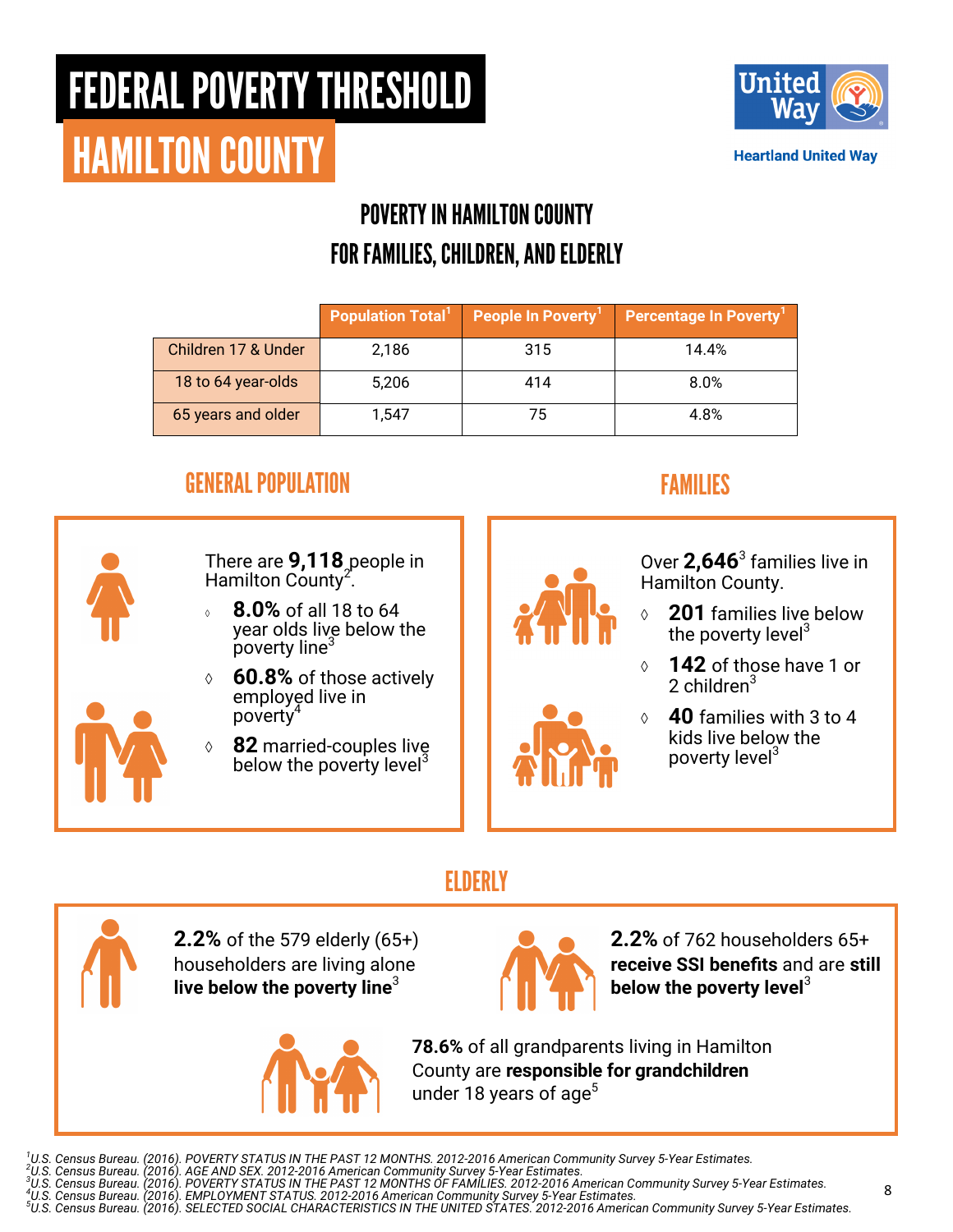# HAMILTON COUNTY CHILDHOOD POVERTY

# **SNAPSHOT**

#### **Births to females ages 10-17\***



#### **Low birthweights\***



**8** births **6.8%** of all births

#### **Children without health insurance\***



**130** children **5.6%** of all county youth

#### **Children enrolled in Medicaid and CHIP\***



**489** children **20.9%** of all county youth

### **Child food insecurity\***



**410 (18.2%)** of all children in 2015

#### **SNAP participation among children\***



**196 (8.4%)** of all children

#### **Children eligible for free and reduced meals\***



**538 (34.2%)** of all school-enrolled children for 2015/16 academic year

**3– and 4-year-olds enrolled in schools**



**82 (40.2%)** of all 3-4 year olds

#### **Child maltreatment\***



#### **State wards\***



#### **Children in out-of-home care\***



#### **Youth arrests ages 17 & under\***



For more information on poverty statistics in Hall, Hamilton, Howard, or Merrick counties, contact the Heartland United Way at 308.382.2675, or visit us at heartlandunitedway.org



**Heartland United Way**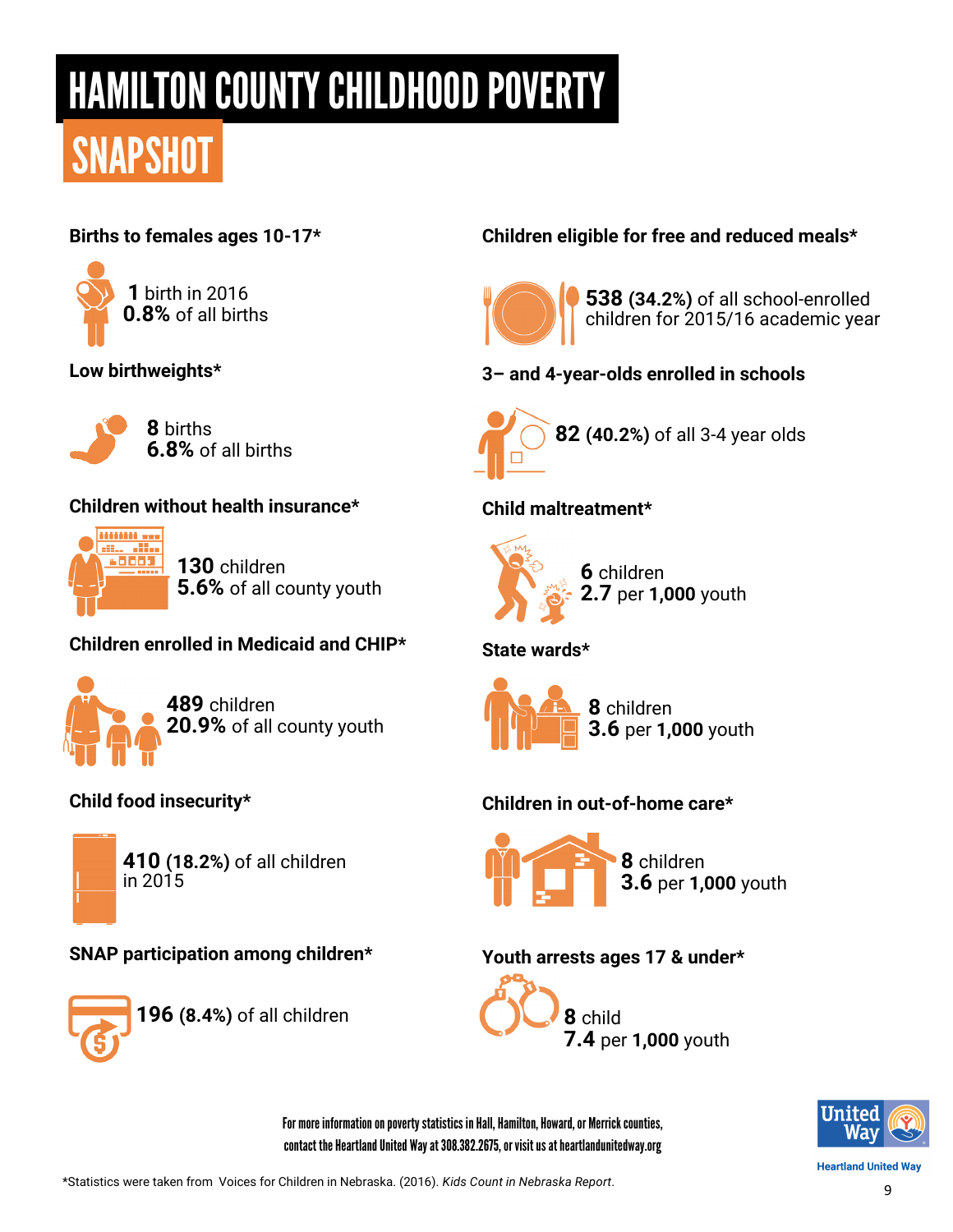

**Heartland United Way** 



*\*Statistics for Howard County taken from University of Washington. (2010). Self-Sufficiency Standard Tables [Excel]. Nebraska. Retrieved from http:// selfsufficiencystandard.org/nebraska*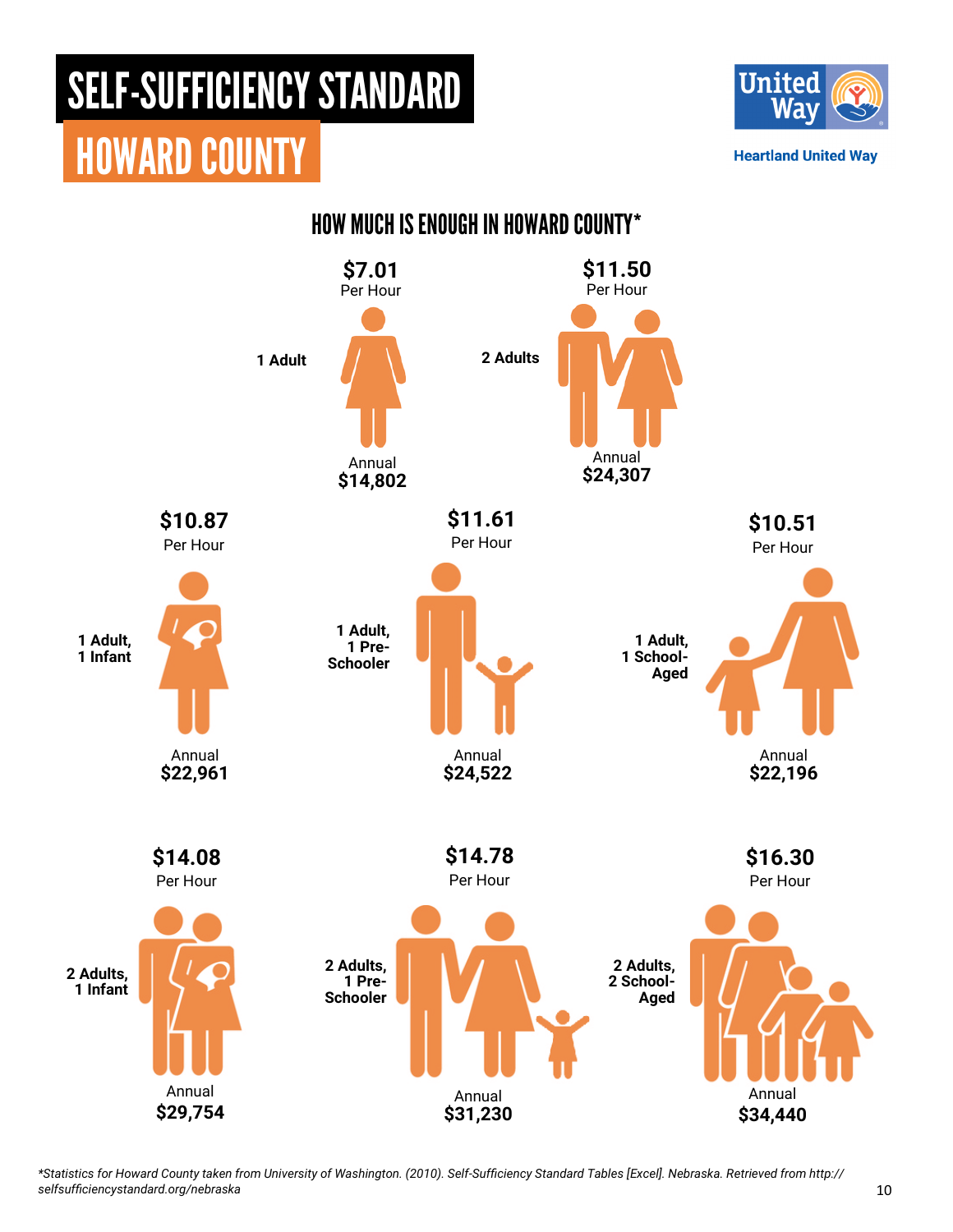# FEDERAL POVERTY THRESHOLD



# HOWARD COUNTY

### POVERTY IN HOWARD COUNTY FOR FAMILIES, CHILDREN, AND ELDERLY

|                     | <b>Population Total</b> <sup>1</sup> | People In Poverty | <b>Percentage In Poverty</b> |
|---------------------|--------------------------------------|-------------------|------------------------------|
| Children 17 & Under | 1.494                                | 176               | 11.9%                        |
| 18 to 64 year-olds  | 3.539                                | 303               | 8.6%                         |
| 65 years and older  | 1,306                                | 122               | 9.3%                         |

### GENERAL POPULATION FAMILIES



There are **6,365** people in Howard County<sup>2</sup>.

- **8.6%** of all 18 to 64 year olds live below the poverty line<sup>3</sup>
- **55.9%** of those actively employed live in poverty
- **65** married-couples live below the poverty level<sup>3</sup>



Over **1,711**<sup>3</sup> families live in Howard County.

- **108** families live below the poverty  $|$ evel $3$
- **47** of those have 1 or 2 children<sup>3</sup>
- **30** families with 3 to 4 kids live below the poverty level<sup>3</sup>

### **ELDERLY**



**1.4%** of the 423 elderly (65+) householders are living **below the poverty line**<sup>3</sup>



**4.4%** of 545 householders 65+ **receive SSI benefits** and are **still below the poverty level**<sup>3</sup>

**20.7%** of all grandparents living in Howard County are **responsible for grandchildren**  under 18 years of age<sup>5</sup>

- 
- 

<sup>1</sup>U.S. Census Bureau. (2016). POVERTY STATUS IN THE PAST 12 MONTHS. 2012-2016 American Community Survey 5-Year Estimates.<br><sup>2</sup>U.S. Census Bureau. (2016). AGE AND SEX. 2012-2016 American Community Survey 5-Year Estimates.<br><sup></sup>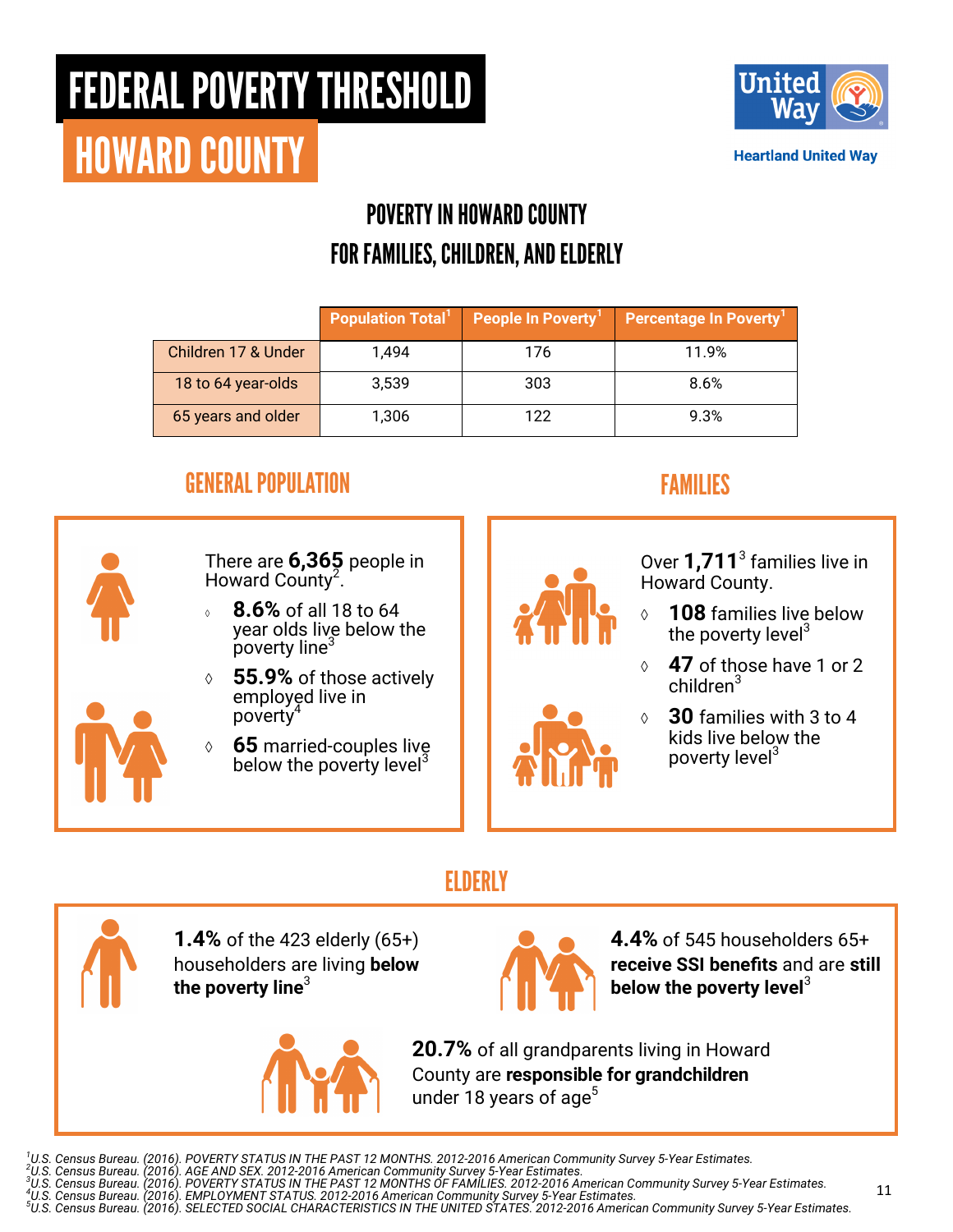# HOWARD COUNTY CHILDHOOD POVERTY

# **SNAPSHOT**

#### **Births to females ages 10-17\***



**Low birthweights\***



**5** births **5.6%** of all births

#### **Children without health insurance\***



**123** children **7.8%** of all county youth

#### **Children enrolled in Medicaid and CHIP\***



**340** children **21.6%** of all county youth

### **Child food insecurity\***



**278 (18.5%)** of all children in 2015

#### **SNAP participation among children\***



**177 (11.2%)** of all children

#### **Children eligible for free and reduced meals\***



**438 (33.7%)** of all school-enrolled children for 2015/16 academic year

**3– and 4-year-olds enrolled in schools**



**108 (59.3%)** of all 3-4 year olds

#### **Child maltreatment\***



**1** children **0.6** per **1,000** youth

#### **State wards\***



#### **Children in out-of-home care\***



#### **Youth arrests ages 17 & under\***



For more information on poverty statistics in Hall, Hamilton, Howard, or Merrick counties, contact the Heartland United Way at 308.382.2675, or visit us at heartlandunitedway.org



**Heartland United Way**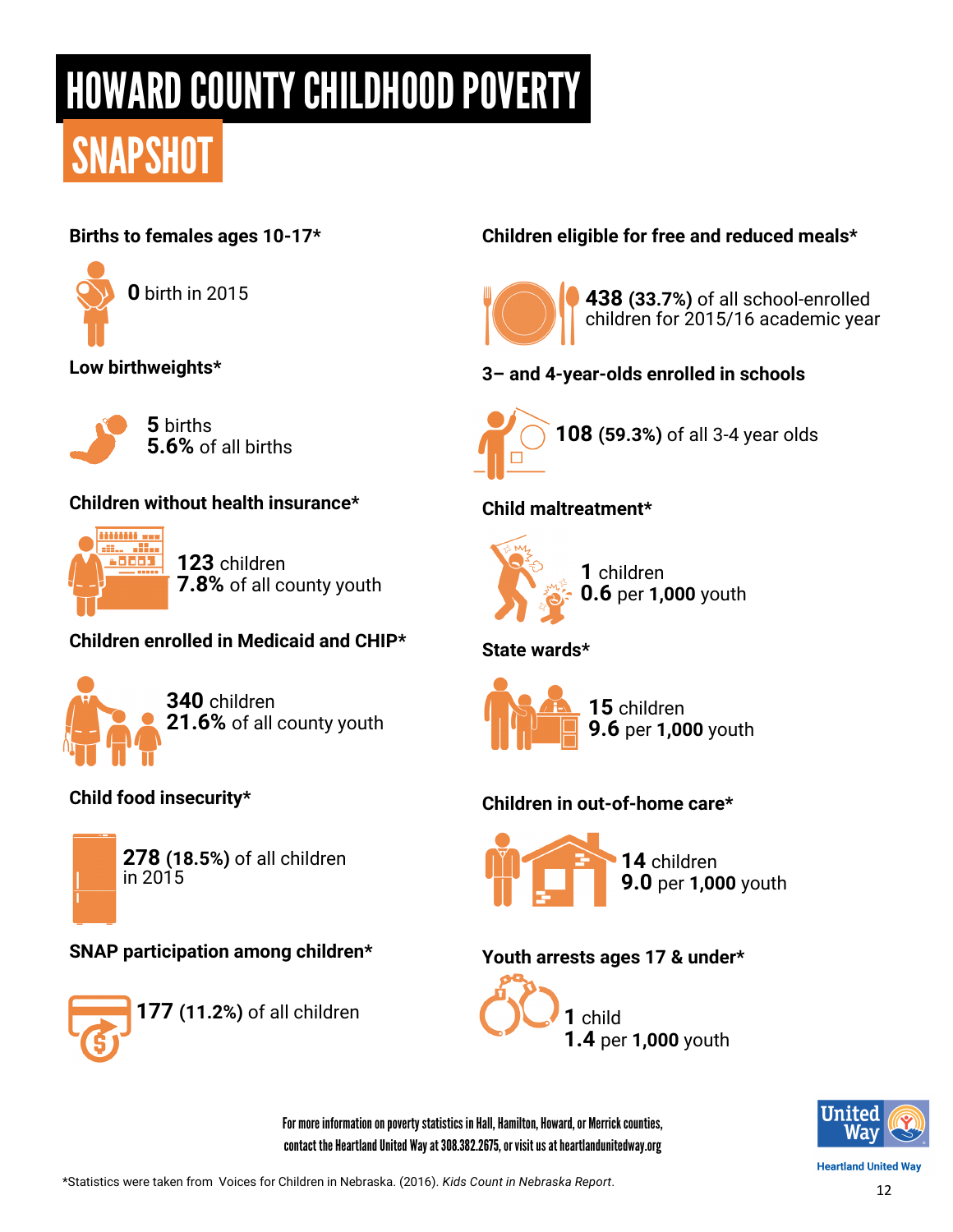

**Heartland United Way** 



*\*Statistics for Merrick County taken from University of Washington. (2010). Self-Sufficiency Standard Tables [Excel]. Nebraska. Retrieved from http:// selfsufficiencystandard.org/nebraska*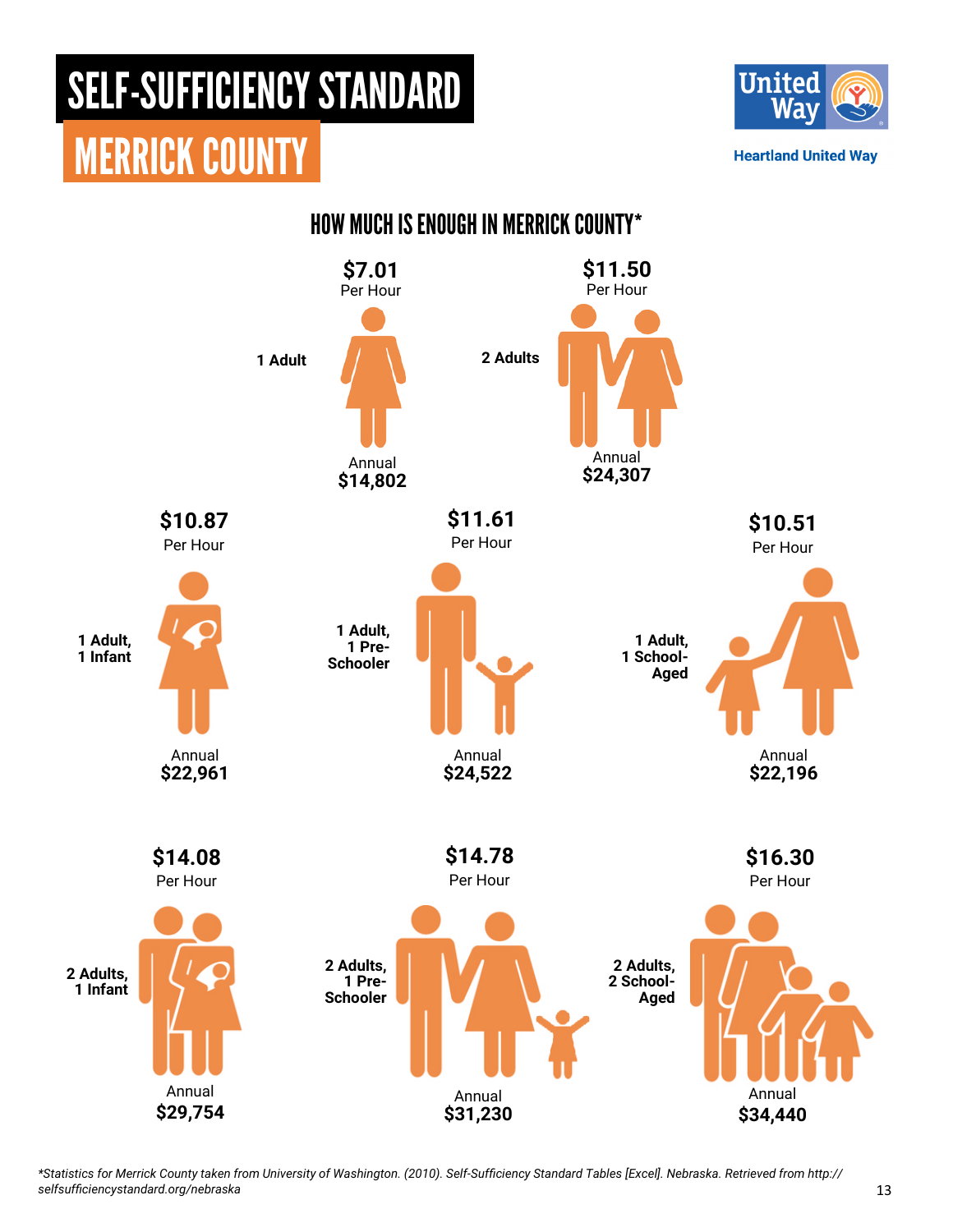# FEDERAL POVERTY THRESHOLD



# MERRICK COUNTY

### POVERTY IN MERRICK COUNTY FOR FAMILIES, CHILDREN, AND ELDERLY

|                     |       | <b>Population Total<sup>1</sup></b> People In Poverty <sup>1</sup> | Percentage In Poverty <sup>1</sup> |
|---------------------|-------|--------------------------------------------------------------------|------------------------------------|
| Children 17 & Under | 1,660 | 145                                                                | 8.7%                               |
| 18 to 64 year-olds  | 4.414 | 483                                                                | 10.9%                              |
| 65 years and older  | 1,452 | 125                                                                | 8.6%                               |

### GENERAL POPULATION FAMILIES



There are **7,793** people in Merrick County<sup>2</sup>.

- **10.9%** of all 18 to 64 year olds live below the poverty line<sup>3</sup>
- **36.7%** of those actively employed live in poverty
- **42** married-couples live below the poverty level<sup>3</sup>



Over **2,149**<sup>3</sup> families live in Merrick County.

- **116** families live below the poverty  $|$ evel $3$
- **61** of those have 1 or 2 children<sup>3</sup>
- **17** families with 3 to 4 kids live below the poverty level<sup>3</sup>

### **ELDERLY**



**2.2%** of the 439 elderly (65+) householders are living **below the poverty line**<sup>3</sup>



**6.6%** of 647 householders 65+ **receive SSI benefits** and are **still below the poverty level**<sup>3</sup>

**69.7%** of all grandparents living in Merrick County are **responsible for grandchildren**  under 18 years of age<sup>5</sup>

<sup>1</sup>U.S. Census Bureau. (2016). POVERTY STATUS IN THE PAST 12 MONTHS. 2012-2016 American Community Survey 5-Year Estimates.<br><sup>2</sup>U.S. Census Bureau. (2016). AGE AND SEX. 2012-2016 American Community Survey 5-Year Estimates.<br><sup></sup>